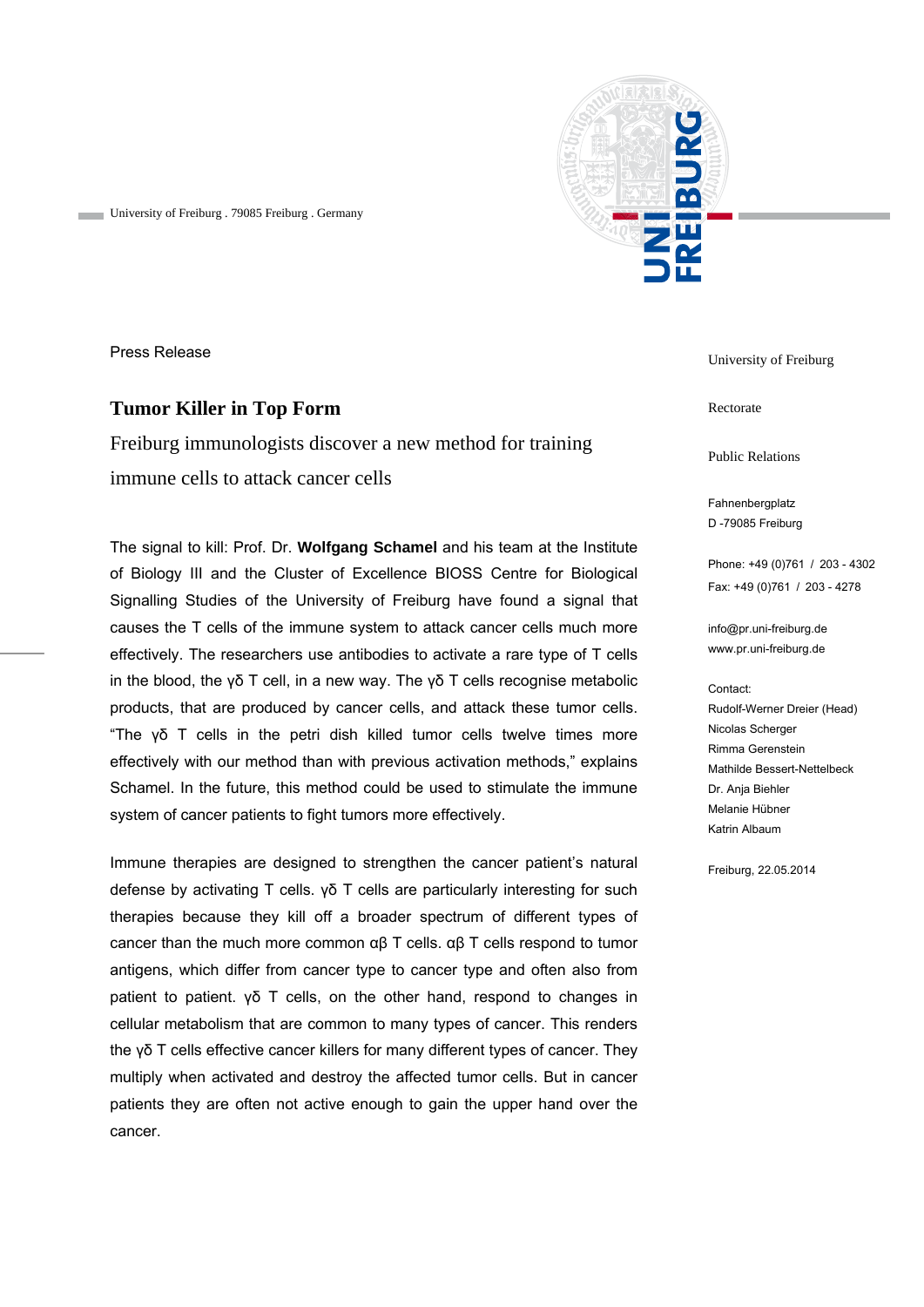**Both γδ and αβ T cells are equipped with a T cell receptor, which recognises**  $\alpha$ substances on cancer cells that give them the signal to attack. If one of these substances binds to the receptor, the receptor changes in structure. This so-called conformational change transmits the signal to the inside of the T cell. This signal was the focus of detailed investigation in the EU-funded project SYBILLA, "Systems Biology of T-Cell Activation in Health and Disease." With previous methods, scientists were able to activate γδ T cells, but they did not observe any conformational changes. In the current study, the findings of which have now been published in the journal *Cell Reports*, Schamel succeeded together with Prof. Dr. **Paul Fisch** from the Department of Pathology of the University Clinics Freiburg in bringing about this change in the conformation of the receptor for the first time ever with the help of an antibody. In this way, Schamel and his team managed to enhance the antitumor effect of the cells in cooperation with Prof. Dr. **Dieter Kabelitz** and PD Dr. **Daniela Wesch** from the Institute of Immunology of the Schleswig Holstein University Medical Center.

The antibody the researchers used to bring about the conformational change binds to the T cell receptor and makes the T cells into tumor killers: "In many experiemtns, the pancreas tumor cells were all dead after five hours. With the method researchers previously used to activate γδ T cells, only 40 percent of the tumor cells were dead," says Wolfgang Schamel. "Our findings demonstrate that while conformational changes in the T cell receptor are not absolutely necessary for the functions of the immune defense, they do enhance the anti-tumor effect of the T cells."

### **Original publication:**

Dopfer E.P., et al. (2014) The CD3 conformational change is not required for γδ T-cell receptor activation, but enhances tumor killing. Cell Reports

#### **Caption:**

If an antigen, a substance recognized as being alien to the body, binds the T cell receptor of γδ T cells, unlike in other T cell types, no reorganization of the protein occurs (blue). By use of an antibody Schamel and his team managed to induce this reorganization (red). This reaction enhances the tumor killing capacity of t cells.

The University of Freiburg achieves top positions in all university rankings. Its research, teaching, and continuing education have received prestigious awards in nationwide competitions. Over 24,000 students from 100 nations are enrolled in 188 degree programs. Around 5,000 teachers and administrative employees put in their effort every day – and experience that family friendliness, equal opportunity, and environmental protection are more than just empty phrases here.